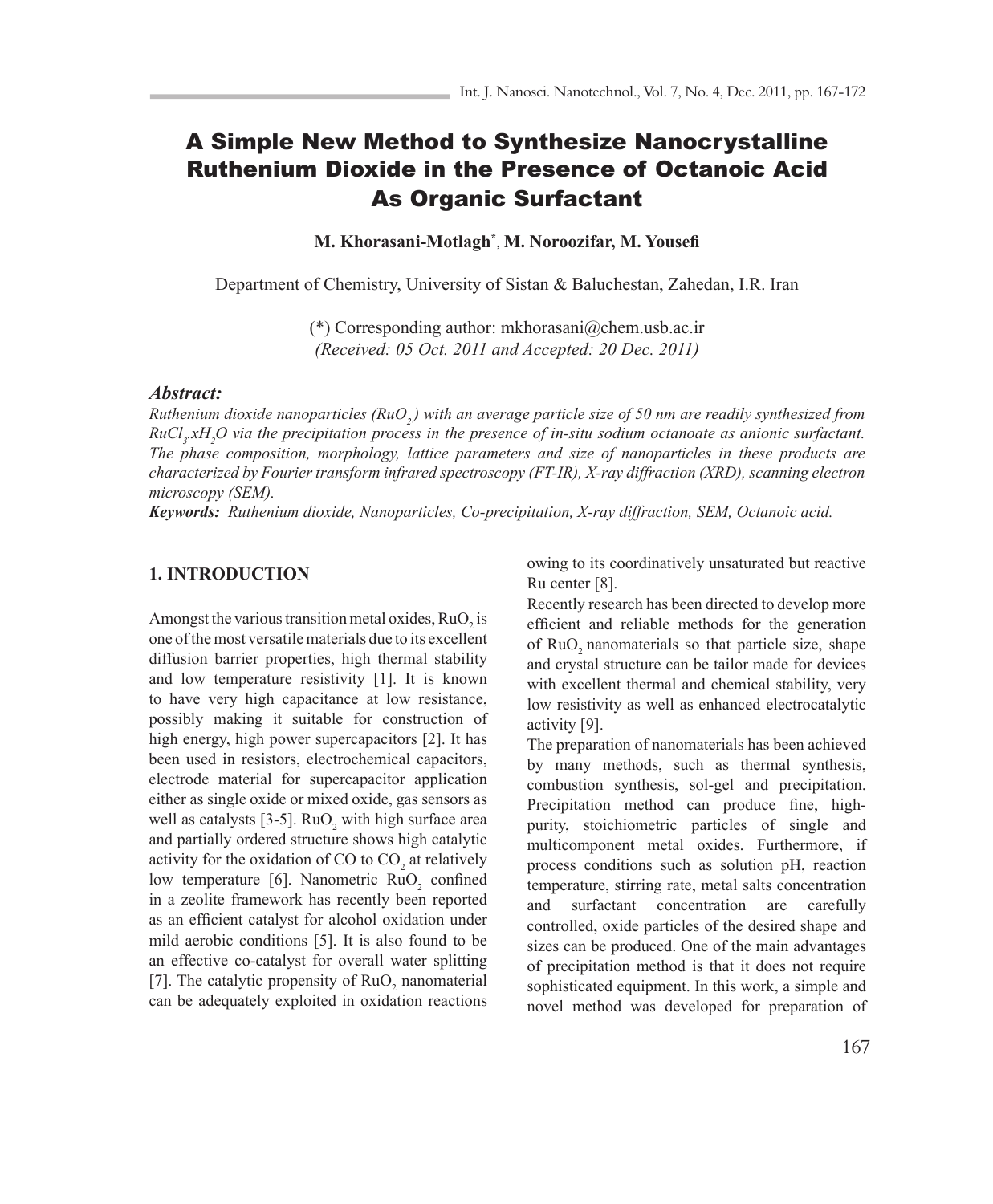| <b>Cell parameters (A)</b> |      | Cell volume<br>$\mathbf{A}^3$ | average size (nm) |  |
|----------------------------|------|-------------------------------|-------------------|--|
| $a = b$                    |      |                               | 7 K I I           |  |
|                            | IV I |                               | 4C                |  |

**Table 1.** Lattice parameters and size of RuO<sub>2</sub> nanoparticles synthesized using Co-precipitation method.

 $RuO<sub>2</sub>$  nanoparticles by precipitation method in the presence of sodium octanoate as anionic surfactant. The synthesized materials have been characterized by FT-IR, SEM and XRD techniques.

# **2. EXPERIMENTAL**

# **2.1. Material and characterization**

All reagents used were obtained from Merck and Aldrich Chem. Co. SEM images of the samples were produced on Philips XL30 equipped with an EDX microanalysis (Tarbiat Modares Uni.). XRD analysis was conducted on a Philips analytical PC-APD X-ray diffractometer with graphite monochromatic Cu Kα radiation ( $\lambda = 1.54056$  Å). FT-IR spectra were recorded on a JACSO (model 640 plus) infrared spectrophotometer with KBr pellets in the range of 400-4000 cm-1 .

# **2.2.** Synthesis of RuO<sub>2</sub> nanoparticles

Ruthenium dioxide nanoparticles were synthesized from  $RuCl<sub>3</sub>.xH<sub>2</sub>O$  by chemical method. In this process,  $RuCl<sub>3</sub> xH<sub>2</sub>O$  (0.28 g) was first dissolved into appropriate quantities doubled distilled, deionized water. 2 ml of octanoic acid was added as a pro-surfactant. A 1.5 M solution of NaOH was dropped slowly in the solution to form precipitate and under constant stirring maintaining pH to about 8. The contents of the reaction were then heated to a temperature of 80°C. The reaction was maintained at 80°C under constant stirring for 1 hour. The reaction was cooled to room temperature. The precipitate formed was centrifuged and washed with deionized water till there was no trace of Cl ions in the filterate and the filtrate became netral. The neutral chloride free product was then washed with ethanol for several times. The precipitated solid was

dried in pre-heated oven at 100˚C for 3 h and finally calcinated at 950˚C for 4 h, Yield 90%, (Scheme 1).

# **3. RESULTS AND DISCUSSION**

Ruthenium dioxide nanoparticles were synthesized from  $RuCl<sub>3</sub>$ .xH<sub>2</sub>O by precipitation method in the presence of NaOH and octanoic acid. It is necessary to point out that the addition of NaOH solution has an important influence on the shape of the  $RuO$ , nanoparticles. It is assumed that when the NaOH solution was added drop-wise into the mixture solution, some small  $RuO_2$  crystal nuclei was formed at the initial stage of the reaction. With the increase of the NaOH solution, the slowly produced RuO<sub>2</sub> crystallites grew along one growth direction on the basis of the initially formed  $RuO_2$  crystal nuclei.

The shape and size of  $RuO$ , nanoparticles can be further tuned by adding small amounts of surfactants. The result demonstrates that the presence of small amounts of octanoic acid leads to the versatile shape of  $RuO<sub>2</sub>$  product. Also, the presence of octanoic acid led the particles to be well dispersed with no agglomeration, while much larger particles flocculating together were synthesized in the absent of octanoic acid. The use of a surfactant to control the morphological evolution of nanocrystals has been extensively explored. It is generally accepted that the surfactant kinetically controls the growth rates of various faces of nanocrystals by selective adsorption and desorption on these surfaces. The octanoic acid may adsorb into the fastest growth face of RuO<sub>2</sub> nanoparticles.

#### **3.1. FT-IR spectroscopy**

The vibration frequencies in the infrared spectrum of a molecule were considered to be a unique

Khorasani-Motlagh, *et al.*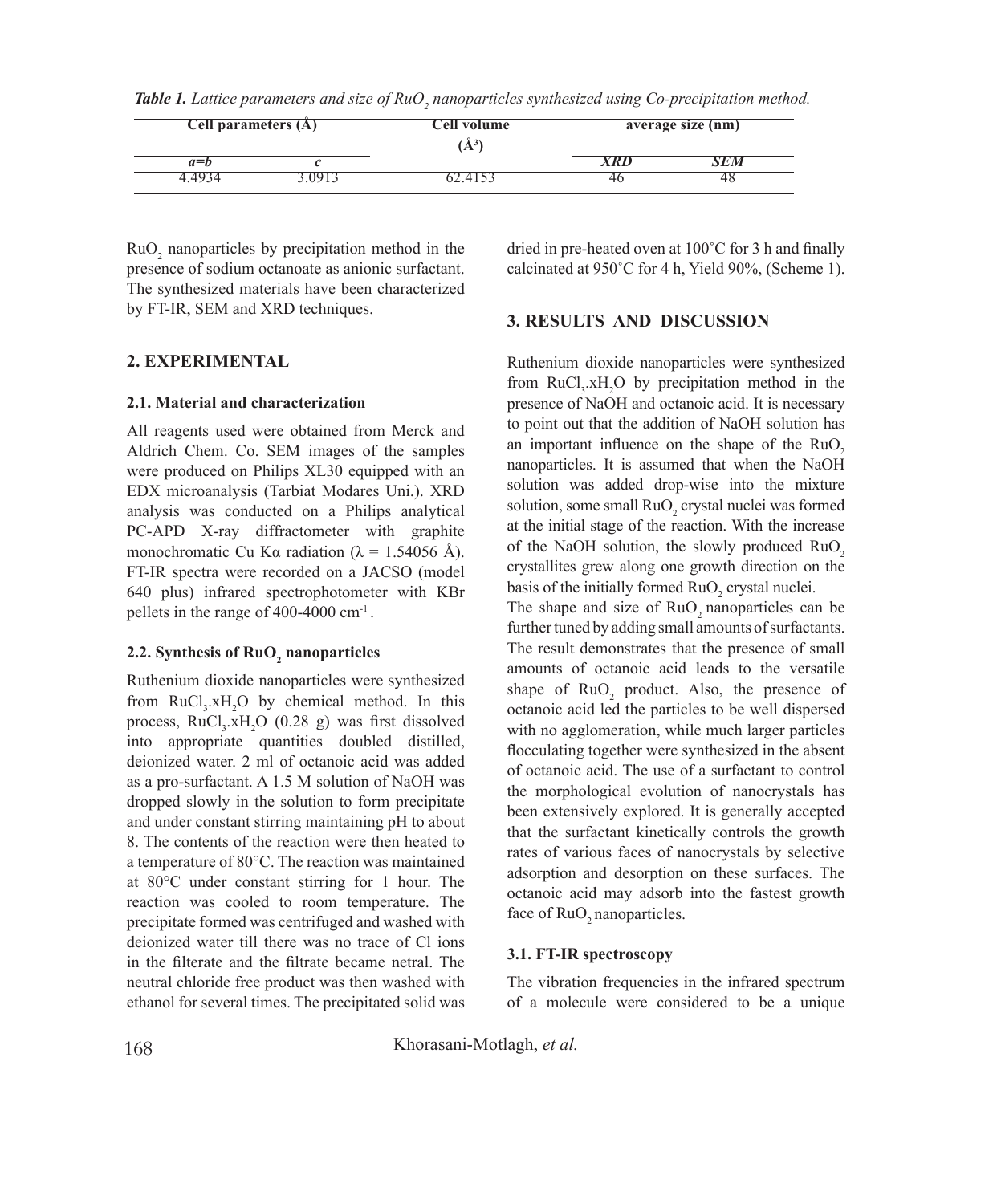

**Scheme 1:** Synthesis of RuO<sub>2</sub> nanoparticles

physical property and it is common characteristic for almost every molecule. The FT-IR spectra of octanoic acid, product before heating in the furnace and RuO<sub>2</sub> nanoparticles are shown in Figure 1. As seen in Figure 1a, the broad bands in the region of  $2600-3000$  cm<sup>-1</sup> are due to the stretching vibration of OH groups in octanoic acid. The stretching vibration of C=O group can be seen in the region of 1712 cm-1 and the absorption band in the region of 1459 cm-1 is attributed to the bending vibration of  $CH_2$  group. The FT-IR spectrum of the product before heating in the furnace is shown in Figure 1b. As can be clearly observed, all the peaks of the octanoic acid can be seen in FT-IR spectrum of the product but with less intensity and the little shift due to the interaction with the metal. It is demonstrated in Figure 1c that all above bands disappeared in the calcinated product. The characteristic bands of OH

groups also disappeared showing only strong bands due to the ruthenium oxide. The strong peak at  $500 \text{ cm}^{-1}$  is due to the Ru-O vibrations, indicating formation of  $RuO<sub>2</sub>$ .

#### **3.2. X-ray diffraction**

The crystal structure confirmation analysis was carried out by the X-ray diffraction patterns. The  $XRD$  patterns of  $RuO<sub>2</sub>$  nanoparticles have been displayed in Figure 2. The sharp intense peaks confirm the crystalline nature of the synthesized  $RuO<sub>2</sub>$  nanoparticles. The observed  $d$ -lines patterns for  $RuO<sub>2</sub>$  nanoparticles (observed plan diffractions: 110, 101, 200, 211, 220, 002, 310, 112, 301, 202) can be well indexed to the tetragonal  $RuO<sub>2</sub>$  (JCPDS) Card Number 21-1172) with a main diffraction peak at  $d = 3.178$  Å ((1 1 0) plane).

*International Journal of Nanoscience and Nanotechnology*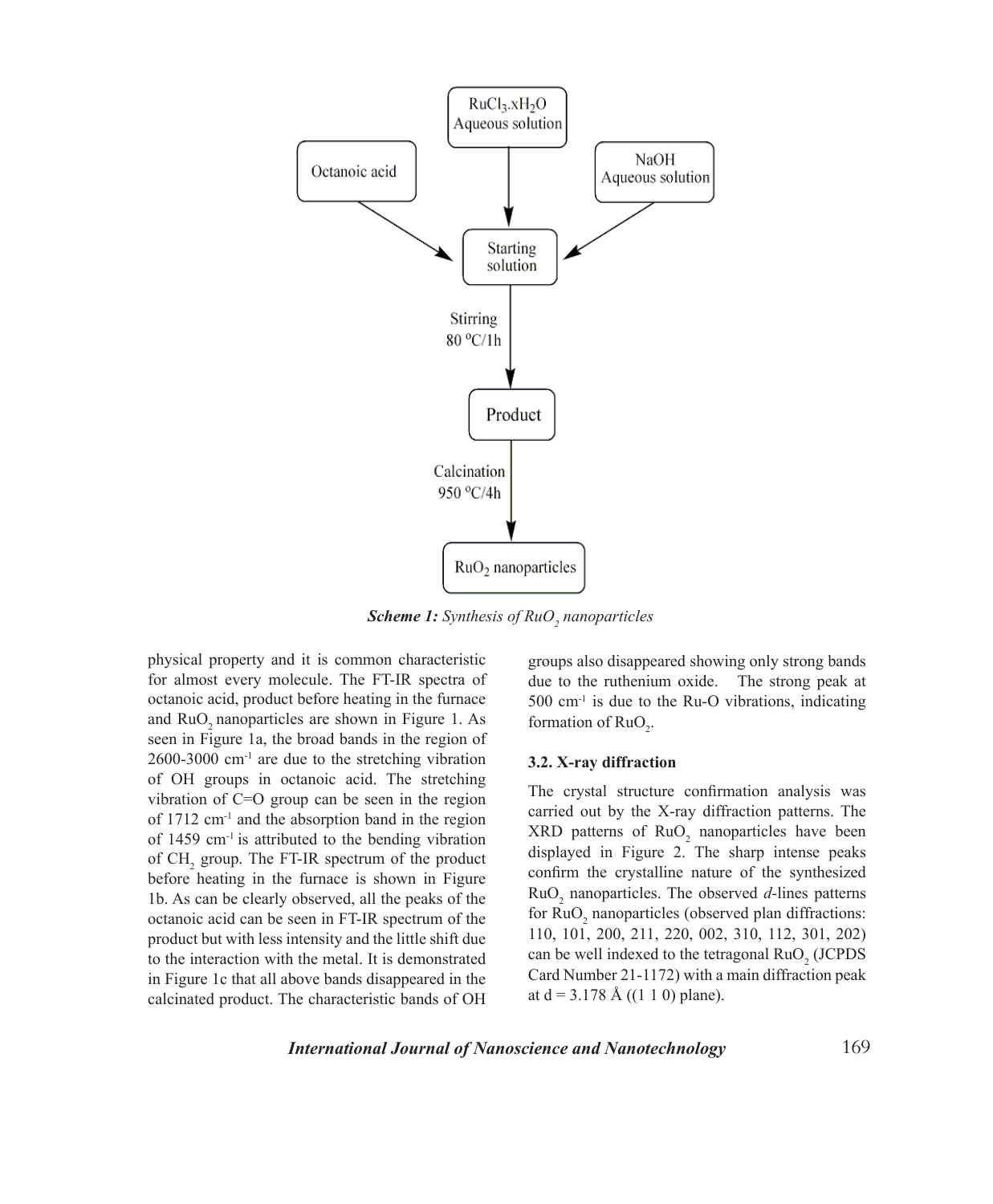

*Figure 1: FT-IR of (a) surfactant, (b) product before heating in the furnace, (c) product after heating in the furnace.* 



**Figure 2:** XRD pattern of RuO<sub>2</sub> nanoparticles by precipitation method.

Khorasani-Motlagh, *et al.*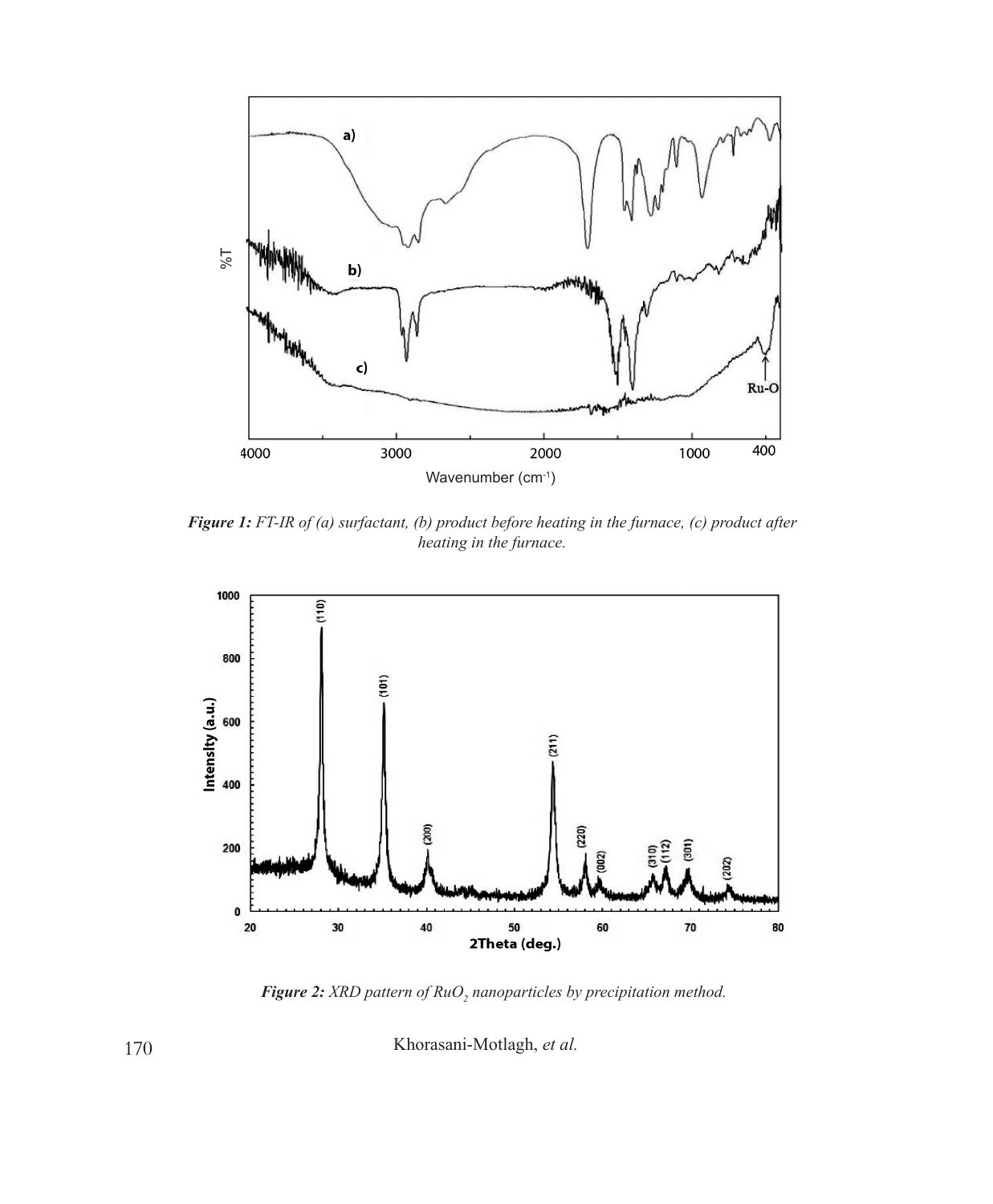The lattice parameters were calculated by equation (1):

$$
\frac{1}{d^2} = \frac{h^2 + k^2}{a^2} + \frac{l^2}{c^2}
$$
 (1)

 Where *d* is the distance between crystalline planes with Miller indices (*h k l*), *a* and *c* are the lattice parameters. From this expression, it is evident that the position of two XRD peaks must be determined in order to assess the parameters of tetragonal structure. Peaks belonging only to one signal and with a significant diffracted intensity were selected, corresponding to crystalline planes indexed as (1 1 0) and (1 0 1). The lattice parameters for sample are reported in Table 1. These patterns are in good agreement with the literature values [9].

Also, the average crystallite size, *d*, was measured

from the XRD data based on Debye–Scherrer**'** s equation: $K\lambda$ 

equation 
$$
K\lambda
$$
  
\n
$$
D_c = \frac{\beta \cos \theta}{\beta \cos \theta}
$$
\n(2)

Where  $K$  is the shape factor, which usually takes a value about 0.9,  $\lambda$  is the wavelength of the X-rays (1.54056 Å),  $\beta$  is the full width at half maximum (FWHM) and  $\theta$  is the diffraction angle. The average crystallite size of the  $RuO<sub>2</sub>$  nanoparticles is tabulated in Table 1. Also, for comparison, the particle size of  $RuO<sub>2</sub>$  prepared by several methods was reported in Table 2.

#### **3.3. Surface morphology**

Figure 3 represents the scanning electron micrograph of RuO<sub>2</sub> nanoparticles. This micrograph reveals that  $RuO<sub>2</sub>$  nanoparticles have uniformity in shape

**Table 2**: The comparison of particle size of  $RuO<sub>2</sub>$  prepared by several methods.

| <b>Preparation method</b> | Average particle size<br>(nm) | Reference |  |
|---------------------------|-------------------------------|-----------|--|
| Co-precipitation          |                               | This work |  |
| Thermal decomposition     | 54                            |           |  |
| Sol-gel                   |                               |           |  |
| Microwave assisted        | つ3                            | 12        |  |



**Figure 3.** Scanning electron micrograph showing the morphology of RuO<sub>2</sub> nanoparticles prepared by co*precipitation method.*

*International Journal of Nanoscience and Nanotechnology*